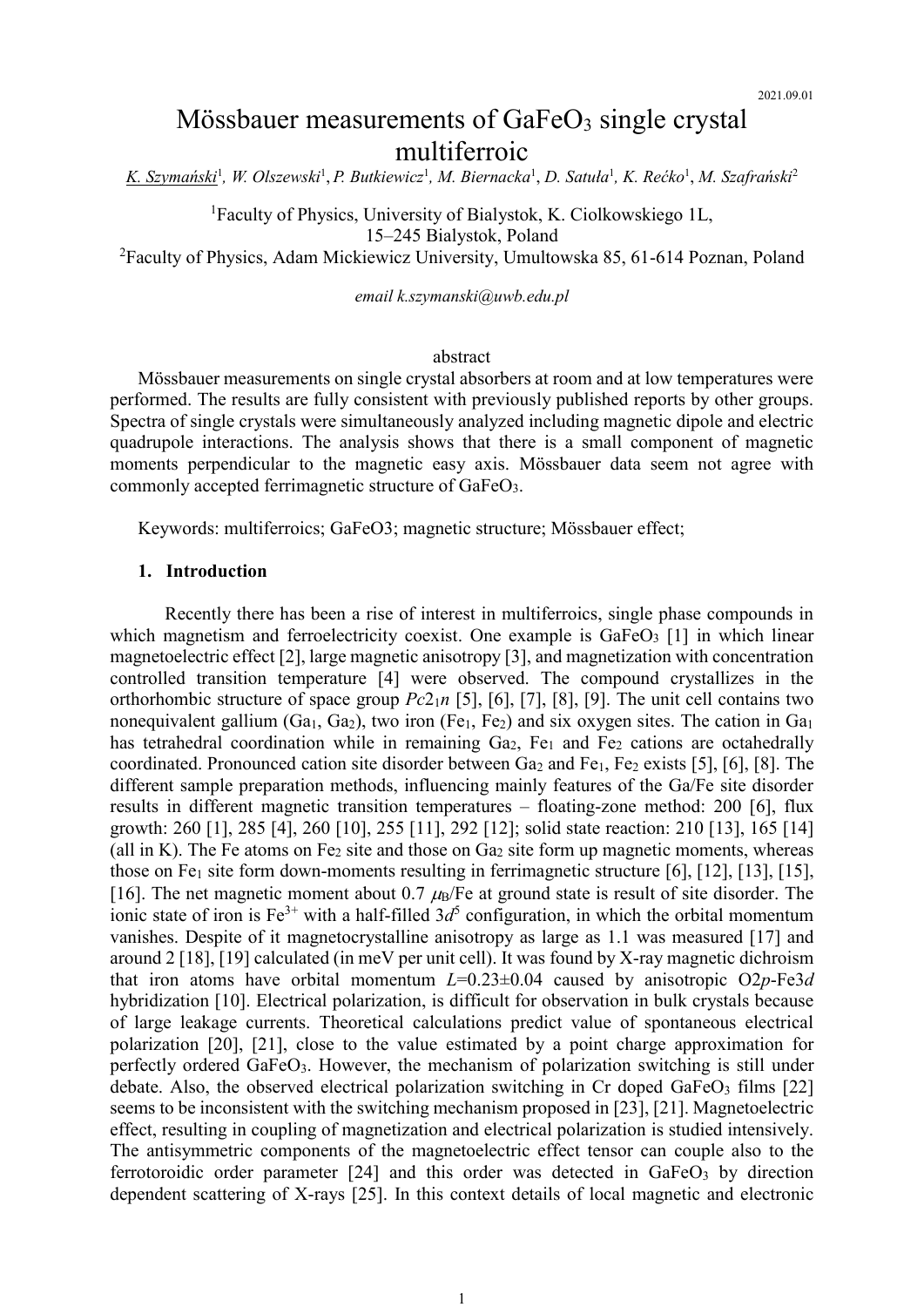<span id="page-1-2"></span><span id="page-1-1"></span><span id="page-1-0"></span>structure are highly required. Local structure was investigated in Mössbauer experiments on polycrystalline samples [\[15\]](#page-0-9), [26], [\[14\]](#page-0-10), [27] also in high magnetic field [\[11\]](#page-0-11), [\[13\]](#page-0-6), [28]. In experiments on single crystals hyperfine structure was interpreted by calculations of the electric field gradient in point charge model [29], [30]. There is puzzling inconsistency between almost vanishing line intensities no 2 and 5 for  $Ga_{0.85}Fe_{1.15}O_3$  [\[26\]](#page-1-0) and non-negligible value in  $GaFeO_3$ [\[30\]](#page-1-1) indicating possible magnetic component perpendicular to the magnetization easy axis. In our paper preliminary results of the Mössbauer measurements performed on the oriented singlecrystal absorbers are presented. The orientations of hyperfine interactions are presented.

# **2. Sample preparation**

GaFeO<sub>3</sub> single crystals were grown by the optical floating zone crystal growth technique following previous approaches [\[6\]](#page-0-1), [\[8\]](#page-0-2), [31]. The starting materials were  $Fe<sub>2</sub>O<sub>3</sub>$  (99.999%, Acros Organics) and  $Ga<sub>2</sub>O<sub>3</sub>$  (99.99%, Sigma Aldrich) powders. Stoichiometric amounts of the oxides were thoroughly grounded together, pre-calcined in a horizontal furnace tube at 1100°C for 10 h and calcined at 1250°C over next 10 h in the air, with intermediate regrinding. Then the powder was loaded into the rubber tubes and compacted using a hydraulic press at a pressure of 70 MPa. The obtained rods were sintered for 72 h in air at 1385°C in a vertical furnace tube and then cooled to the room temperature at a rate of 1°C/min. Single crystals growth was performed with a four-mirror optical floating zone furnace (FZ-T-4000-H, Crystal Systems Corp. Japan, lamps power 4x300 W) in pure oxygen.

One of the crystal growth procedure was designed so, to have electrical polarization axis parallel to the crystal growth direction. To achieve the goal a seed rod with appropriate orientation was prepared. At the beginning a polycrystalline rod was used as a seed and a necking technique was applied during growth. That way a single crystal was obtained by spontaneous nucleation. The crystal was next cut to form a few millimetres high pyramid with appropriate orientation. The base of the pyramid was attached with PVA binder to the top of the flat polycrystalline rod. The rod with the pyramid on the top was sintered at 1380°C in the air by 48 h and slowly cooled to RT resulting in strong enough joint. Another successful reinforced direction of the crystal growth was along direction of the magnetic easy axis.

# **3. Sample characterization**

The quality of the single crystals and their composition were checked by X-ray diffraction. A small piece, cut off from the large crystal, was used for this purpose. The studies were performed on an Oxford Diffraction Gemini A Ultra diffractometer operating with graphite-monochromated Mo*K<sub>α</sub>* radiation. CrysAlis<sup>Pro</sup> software [32] was used for data collection and processing. The crystal structure was solved with direct methods using SHELXS-97 and refined by full-matrix least-squares method on all intensity data with SHELXL-97 [33]. Independent structural characterization of the powder obtained by crushing the single crystals was carried out using an Empyrean PANalytical powder diffractometer in Bragg-Brentano geometry with  $M \circ K_{\alpha}$  radiation. The diffraction patterns were analyzed by Rietveld – type profile refinement method using FullProf program [34]. The site occupancies were implemented from the Mössbauer spectroscopy data (see next section). The obtained structural parameters are consistent with those reported in [\[6\]](#page-0-1), [\[8\]](#page-0-2), [\[9\]](#page-0-12).

The temperature of magnetic phase transition obtained from an inflection point of FC curve for magnetic field of 0.05 T applied in *c* direction is 201(5) K. The *M*(*H*) measurements yield a spontaneous magnetization value at 2 K equal 0.74  $\mu_B$ /Fe, which is slightly more than value of 0.67  $\mu$ <sub>B</sub>/Fe at 5 K reported in [\[6\]](#page-0-1).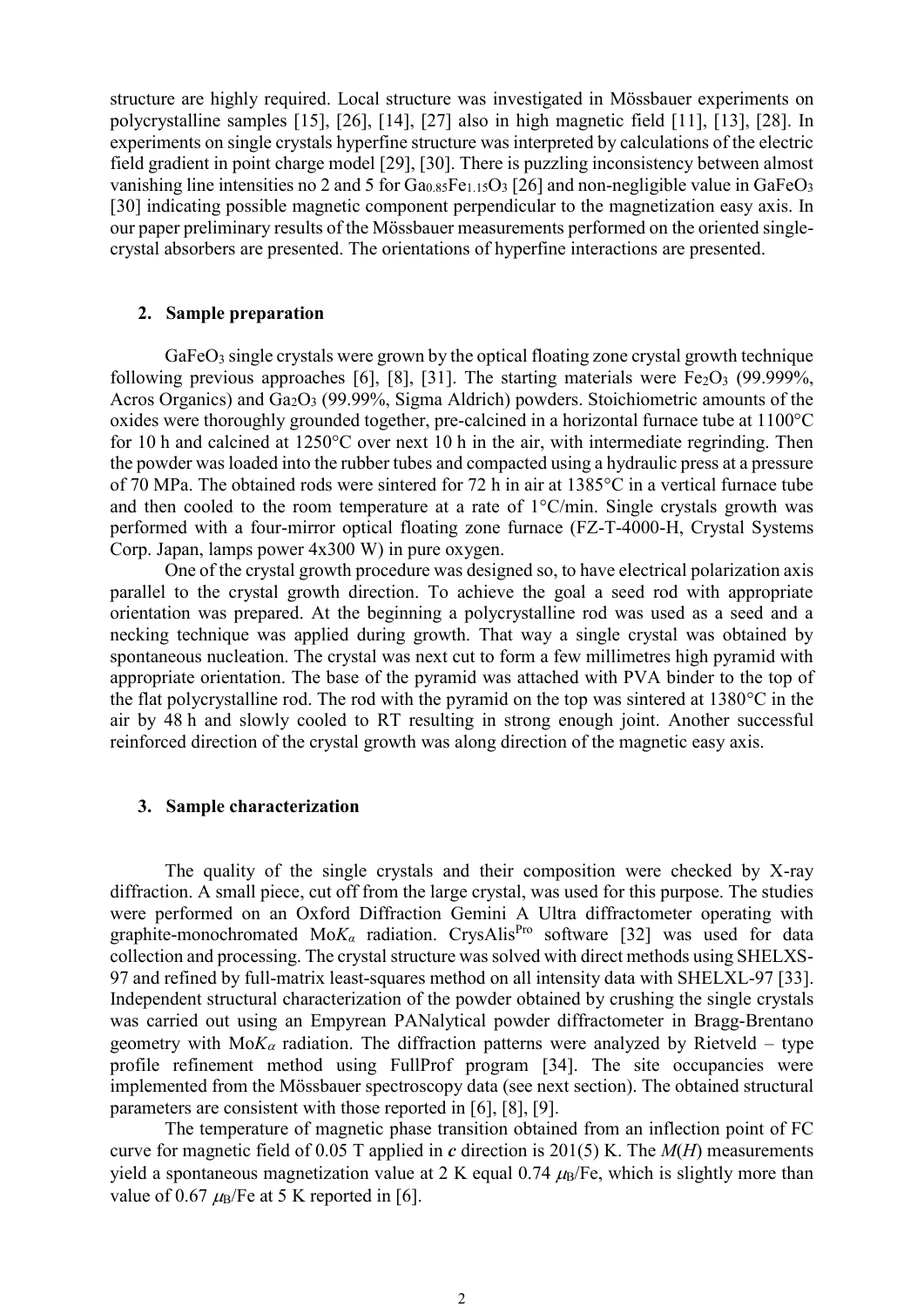### **4. Mössbauer measurements**

Mössbauer measurements were performed using the spectrometer operating in a constant acceleration mode and a <sup>57</sup>Co source in a Rh matrix. The velocity scale was calibrated using α-Fe standard foil also at room temperature. Closed cycle refrigerator equipped in antivibrational shroud was used for low temperature measurements. The single crystal rod was cut to slices, glued to plexi plate and mechanically thinned to appropriate for measurements thickness between 20 and 70 µm. Two absorbers were prepared, one with the easy magnetization axis, the other one with the electrical polarization direction perpendicular to the sample plane.



Fig. 1 Mössbauer spectra of a) powder and oriented single crystals with *k* vector parallel to the b) magnetization easy axis and c) electrical polarization. Lines with green, blue and magenta colours correspond to the iron at sites Fe<sub>1</sub>, Fe<sub>2</sub>, Ga<sub>2</sub>, respectively. Details of spectra analysis are given in next section.

The measured spectra are fully consistent with earlier published data on single crystals [\[29\]](#page-1-2), [\[30\]](#page-1-1). There are clear nonvanishing line intensities at velocities -4 and 5 mm/s in Fig. 1b. In order to check whether nonvanishing lines may be result of nonperfect crystal orientation, we have performed additional measurements (Fig. 2) with *k* vector of photons inclined from the normal to the sample plane directions, as shown in Fig. 3.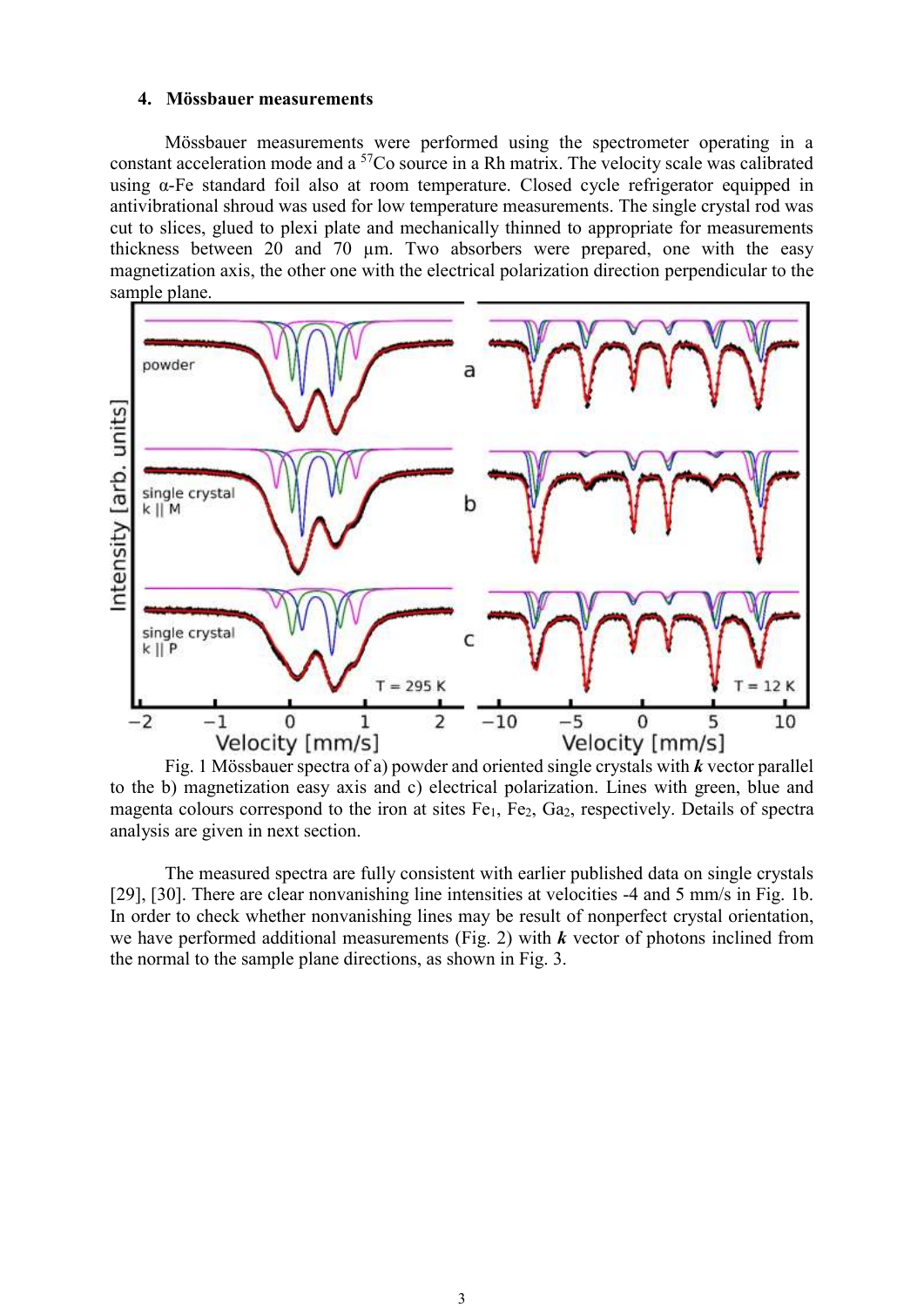

Fig. 2. Mössbauer spectra measured with *k*-vector directions inclined from the normal to the sample plane The definitions of angles  $\alpha$ ,  $\beta$  are shown in Fig. 3.



Fig. 3 Schematic arrangement of sample plane and k-vector of photon.

# 5. **Data analysis and discussion**

The Mössbauer spectra were analysed by commercially available NORMOS package [35] within the transmission integral approach. Three components, corresponding to iron atoms at  $Fe<sub>1</sub>$ ,  $Fe<sub>2</sub>$  and  $Ga<sub>2</sub>$  crystallographic positions, were fitted to the spectrum. Components measured at room temperature consist of two lines (quadrupole interactions only) while those measured at low temperatures with eight lines (mixed dipolar magnetic and quadrupole electric); positions and intensities of the absorption lines were calculated in the formalism of the intensity tensor [36], [37]. The way of calculations the line intensities and positions for spectra of  $GaFeO<sub>3</sub>$  single crystals were presented in [\[29\]](#page-1-2), [\[30\]](#page-1-1). We use equivalent approach based on algebraical method.

Atom located at position  $(x, y, z)$  of the GaFeO<sub>3</sub> unit cell interact with the electric field gradient (EFG) tensor and its principal axis system consist of three orthogonal unit vectors  $e_1, e_2, e_3$ . Cartesian components of the  $e_1$  in orthogonal unit frame of main crystallographic directions are:  $e_1 = (e_{1x}, e_{1y}, e_{1z})$ , and so for the  $e_2$  and  $e_3$ . In the *Pc*2<sub>1</sub>*n* space group operations transforming any point  $(x, y, z)$  into  $(1/2 - x, y, 1/2 + z)$ ,  $(-x, 1/2 + y, -z)$  or  $(1/2 + x, 1/2 + y, 1/2 - z)$  are symmetries of the structure and they are the glide *yz*-plane, two fold *y*-screw axis and glide *xy*-plane, respectively. A components  $(e_{1x}, e_{1y}, e_{1z})$  of the vector  $e_1$ , transform thus into  $(-e_{1x}, e_{1y}, e_{1z})$ ,  $(-e_{1x}, e_{1y}, -e_{1z})$  and  $(e_{1x}, e_{1y}, -e_{1z})$  under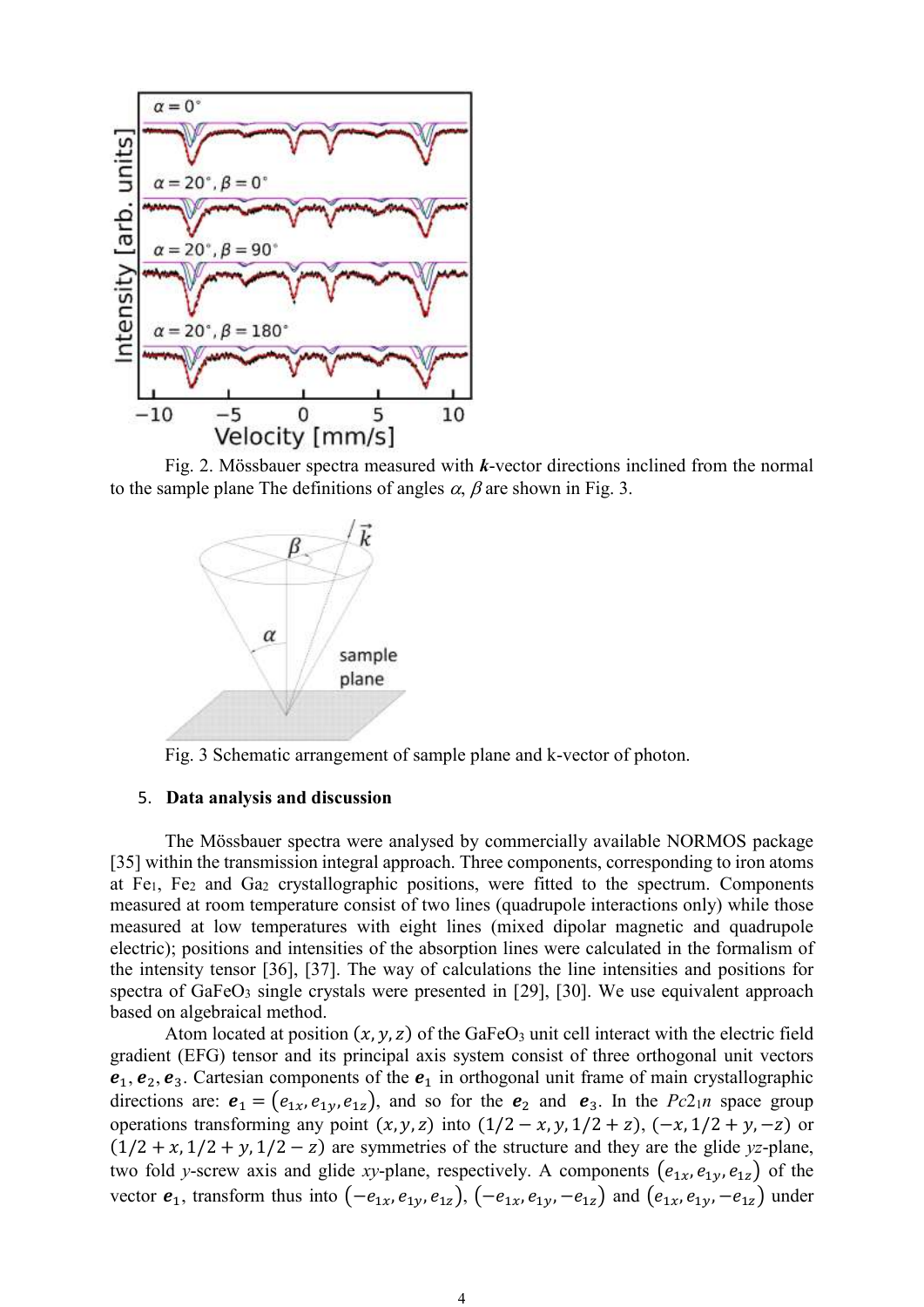the glide *yz*-plane, the two fold *y*-screw axis and the glide *xy*-plane, respectively. Vectors  $e_2$ and  $e_3$  are transformed similarly and the elements of the point group symmetries are diagonal matrices  $P_i$ ,  $i = 1 ... 4$  with diagonal elements  $(1,1,1)$ ,  $(-1,1,1)$ ,  $(-1,1,-1)$ ,  $(1,1,-1)$ , respectively. Writing three vectors of a reference frame

$$
R_1 \stackrel{\text{def}}{=} [\mathbf{e}_1, \mathbf{e}_2, \mathbf{e}_3] = \begin{bmatrix} e_{1x} & e_{1y} & e_{1z} \\ e_{2x} & e_{2y} & e_{2z} \\ e_{3x} & e_{3y} & e_{3z} \end{bmatrix},
$$
(1)

one express components of transformed frames  $R_i$  as product of matrices

<span id="page-4-0"></span>
$$
R_i = P_i \cdot [e_1, e_2, e_3] \cdot P_i \tag{2}
$$

There are four different local orientations of the principal axes of the EFG for each atomic position. To illustrate it, we show as an example four  $Fe<sub>1</sub>$  atoms, having these four different orientations of local environment, labelled by  $Fe_1^{(i)}$ ,  $i = 1 ... 4$  in Fig. 4. The different orientations are illustrated further in Fig. 4, where by red, green and blue bars three shortest  $Fe<sub>1</sub> - 0$  bonds are represented. Orientation of the bonds are related to local orientation of the principal axes of the EFG. The handedness of local environments  $Fe_1^{(1)}$  and  $Fe_1^{(3)}$  in Fig. 4 is opposite to that of  $Fe_1^{(2)}$  and  $Fe_1^{(4)}$ , which is result of  $P_i$  symmetries.



Fig 4. Projection of the crystal structure of  $GaFeO<sub>3</sub>$  along the crystal axes (space group  $Pc2<sub>1</sub>n$ ). By red, green and blue bars the shortest Fe<sub>1</sub>-O bonds are shown which may be used for orientation of a local reference frames.

A convenient, parametrization of the  $e_1, e_2, e_3$  vector components [\(1\)](#page-4-0) of local frames is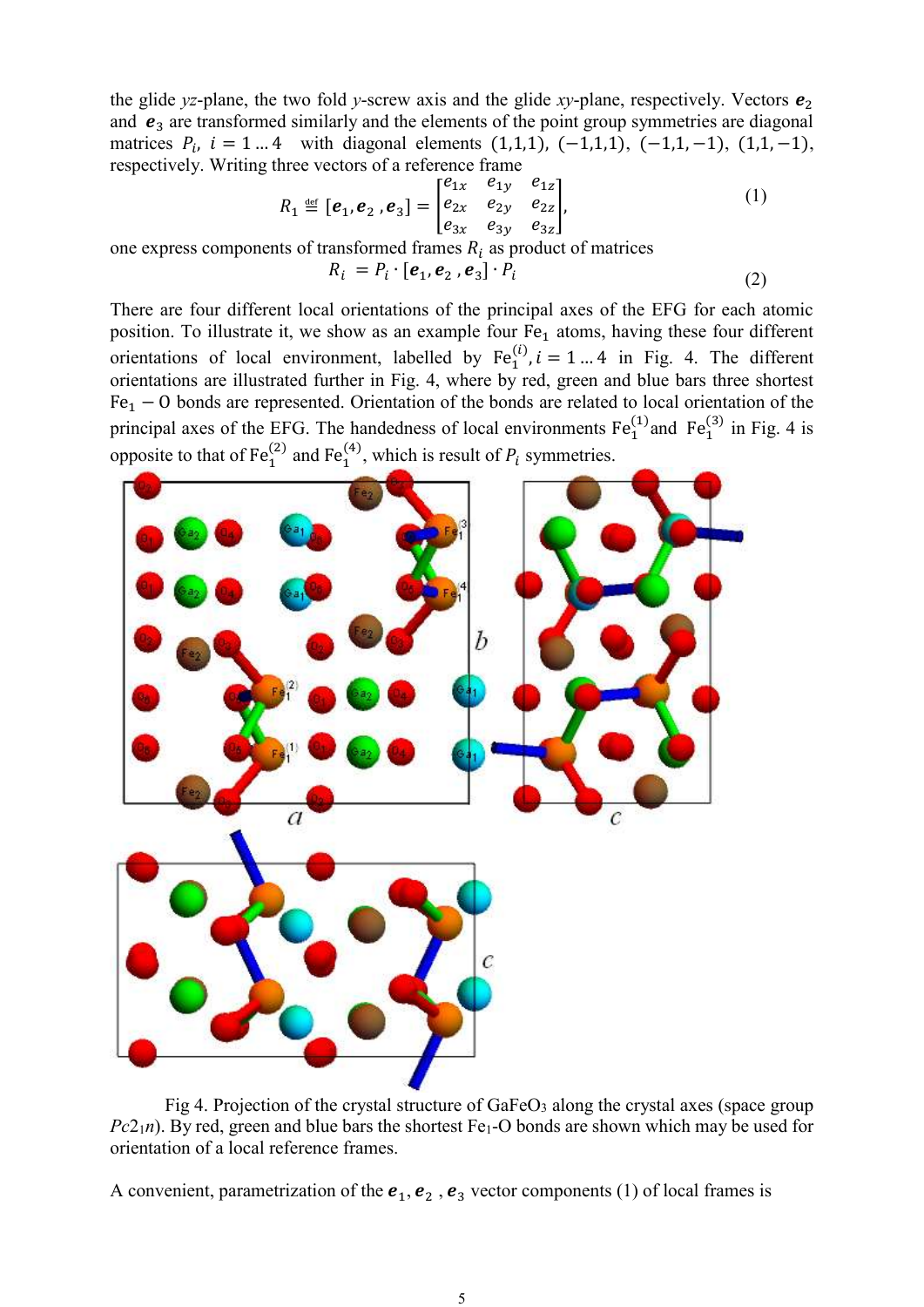<span id="page-5-0"></span> $e_1 = (\cos\theta \cos\varphi \cos\psi - \sin\varphi \sin\psi, -\cos\theta \cos\varphi \sin\psi - \sin\varphi \cos\psi, \sin\theta \cos\varphi),$ (3)

 $e_2 = (cos\theta sin\varphi cos\psi + cos\varphi sin\psi, -cos\theta sin\varphi sin\psi + cos\varphi cos\psi, sin\theta sin\varphi),$ 

 $\mathbf{e}_3 = (-\sin\theta\cos\psi, \sin\theta\cos\psi, \cos\theta),$ 

because in the  $e_1, e_2, e_3$  local frame the unit vector  $z = (0,0,1)$  has spherical angles  $\theta, \varphi$ , which is the direction of the collinear magnetic structure [\[6\]](#page-0-1). We assume that  $0 \le \theta \le \pi$ ,  $0 \le$  $\varphi \leq 2\pi$ ,  $0 \leq \psi \leq 2\pi$ . in [\(3\)](#page-5-0). An example of parametrized by the angles  $\theta$ ,  $\varphi$ ,  $\psi$  local frames, related to transformations  $P_i$  (2) are shown in Fig. 5.



Fig. 5 Example of local coordination frames (black, see eq (2) and [\(3\)\)](#page-5-0) and crystal directions x, y, z (blue) along a, b and c edges of the unit cell, respectively. Numerical values of  $\theta$ ,  $\varphi$ ,  $\psi$ are 0.601, 0.501, 0.431, respectively. All coordination frames  $e_1, e_2, e_3$  have the same handedness. In the space group  $Pc2_1n$  the handedness of local environments  $Fe_1^{(1)}$  and  $Fe_1^{(3)}$  is opposite to that of Fe<sub>1</sub><sup>(2)</sup> and Fe<sub>1</sub><sup>(4)</sup>, therefore in b) and d) angle  $\pi - \varphi$  is shown instead of  $\varphi$ .

Matrix  $R_1 = [e_1, e_2, e_3]$  (1), (3) is equivalent to the Euler matrix of rotation and is a composition of three rotations along axes of Cartesian frame:

$$
R_1 = z_1 x_2 z_3 \tag{4}
$$

where

 $z_1 = |$  $\sin\varphi$  cos $\varphi$  0  $-cos\varphi$  sin $\varphi$  0 0 0 1  $\vert x_2 = \vert$ 1 0 0 0  $cos\theta$   $sin\theta$ 0  $-\sin\theta$  cos $\theta$ |,  $z_3 =$ |  $-\sin\psi$  −cos $\psi$  0  $cos\psi$  −sin $\psi$  0 0 0 1  $\left| . \right|$  (5)

Our considerations are valid for all atomic sites  $(Ga_1, Ga_2, Fe_1, Fe_2)$  and each site may have its own orientation, e.g, angles  $\theta$ ,  $\varphi$ ,  $\psi$ . An example of considered four local orientations shown in Fig. 5 should not be confused with four possible sites at which iron may be in principle located:  $Ga_1, Ga_2, Fe_1, Fe_2.$ 

In the first step of analysis we assumed commonly accepted ferrimagnetic structure in which all Fe magnetic moments and thus hyperfine magnetic fields are parallel to the easy magnetization axis. For each component angles  $\theta$ ,  $\varphi$ ,  $\psi$ , (3) defining local orientation of the EFG principal axes, were found to have best description of the all measured spectra, see Fig. 6.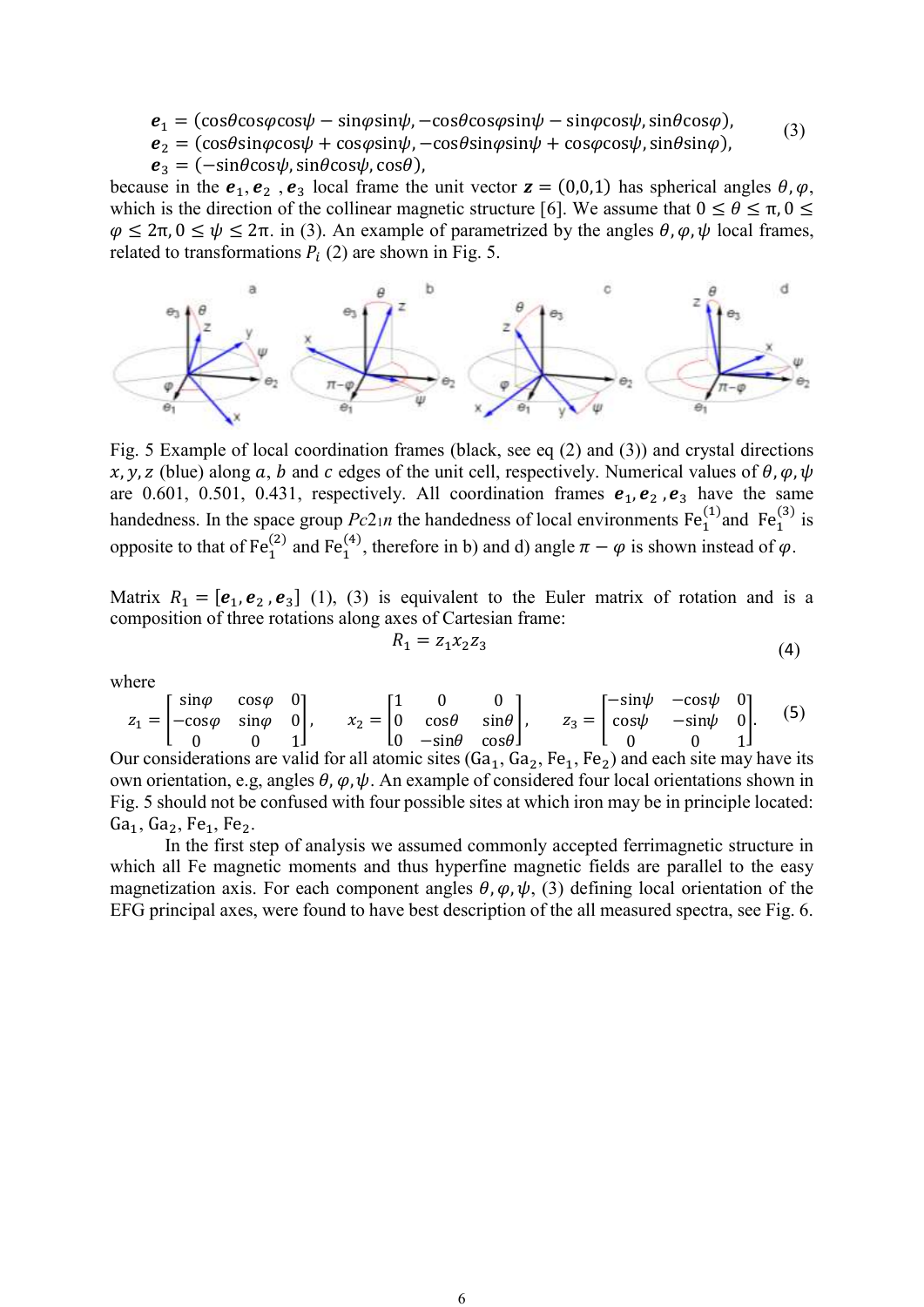

Fig. 6 Measured spectra (black points) and their theoretical description under assumption of ferrimagnetic structure measured on a) powder, b) on sample with the easy magnetic axis and *k* vector o photon parallel and c) on sample with *k* vector of photon parallel to the electrical polarization axis. Lines with blue, green and magenta colours correspond to the iron at sites  $Fe<sub>1</sub>$ ,  $Fe<sub>2</sub>$ ,  $Ga<sub>2</sub>$ , respectively.

The results of full analysis of the obtained EFG parameters will be published after completion of the measurement with  $k$  vector of photon perpendicular to the *a* axis in  $Pc2<sub>1</sub>n$ space group notation. In this report we are considering problem of clear discrepancy between measurement and the theory shown in Fig. 6b,  $T=12$  K, where for velocities about -4 and  $+5$ mm/s line intensities do not vanish, showing presence of perpendicular to the direction of gamma rays component.

The spectra shown in Fig. 2 allow to estimate sample orientation. Using approximation of small electrical quadrupole with respect to large magnetic dipole interactions, relative line intensities were estimated for each spectrum as 3:*z*:1:1:*z*:3. For spectra measured with *k* vector perpendicular to the sample plane  $a=0^{\circ}$ ,  $z=0.25(4)$  while for other orientations with  $a=20^{\circ}$ shown in Fig. 3:  $\beta=0^\circ$ ,  $z=0.50(7)$ ;  $\beta=90^\circ$ ,  $z=0.46(7)$ ;  $\beta=180^\circ$ ,  $z=0.61(7)$ . From these data we estimate, that sample is oriented within 1-3º and the best orientation will reduce value of z smaller than its uncertainty. We thus see, that value of  $z=0.25(4)$  is not caused by incorrect absorber orientation.

One possibility explaining large *z* value observed in experiments with *k* vector parallel to the easy magnetic axis is formation of domains perpendicular to the easy direction. Quantitative estimation of this issue can be done by comparison of magnetocrystalline and shape anisotropy. The anisotropy constants of GaFeO<sub>3</sub> were reported to be  $K_q = 1.3 \cdot$ 10<sup>6</sup> erg/cc and  $K_b = 4.5 \cdot 10^6$  erg/cc [\[17\]](#page-0-13), and they corresponds to change of energy under rotation of magnetization in *ac* and *bc* plane, respectively. Gain of energy resulting from a shape anisotropy  $K_s$  of thin disk, the shape of the absorber, can be estimated as  $K_s = \mu_0 M_s^2$ ,  $M_s$  is the spontaneous magnetization and  $\mu_0$  vacuum permeability. Since the spontaneous magnetization is 0.67  $\mu$ <sub>B</sub>/Fe [\[6\]](#page-0-1) and in our crystal 0.74  $\mu$ <sub>B</sub>/Fe, it is clear, that magnetocrystalline energies are larger than energy of shape anisotropy for thin disk by about 5 and 20 times, respectively. Therefore, formation of perpendicular domains in *a* o *b* crystal direction is unlikely.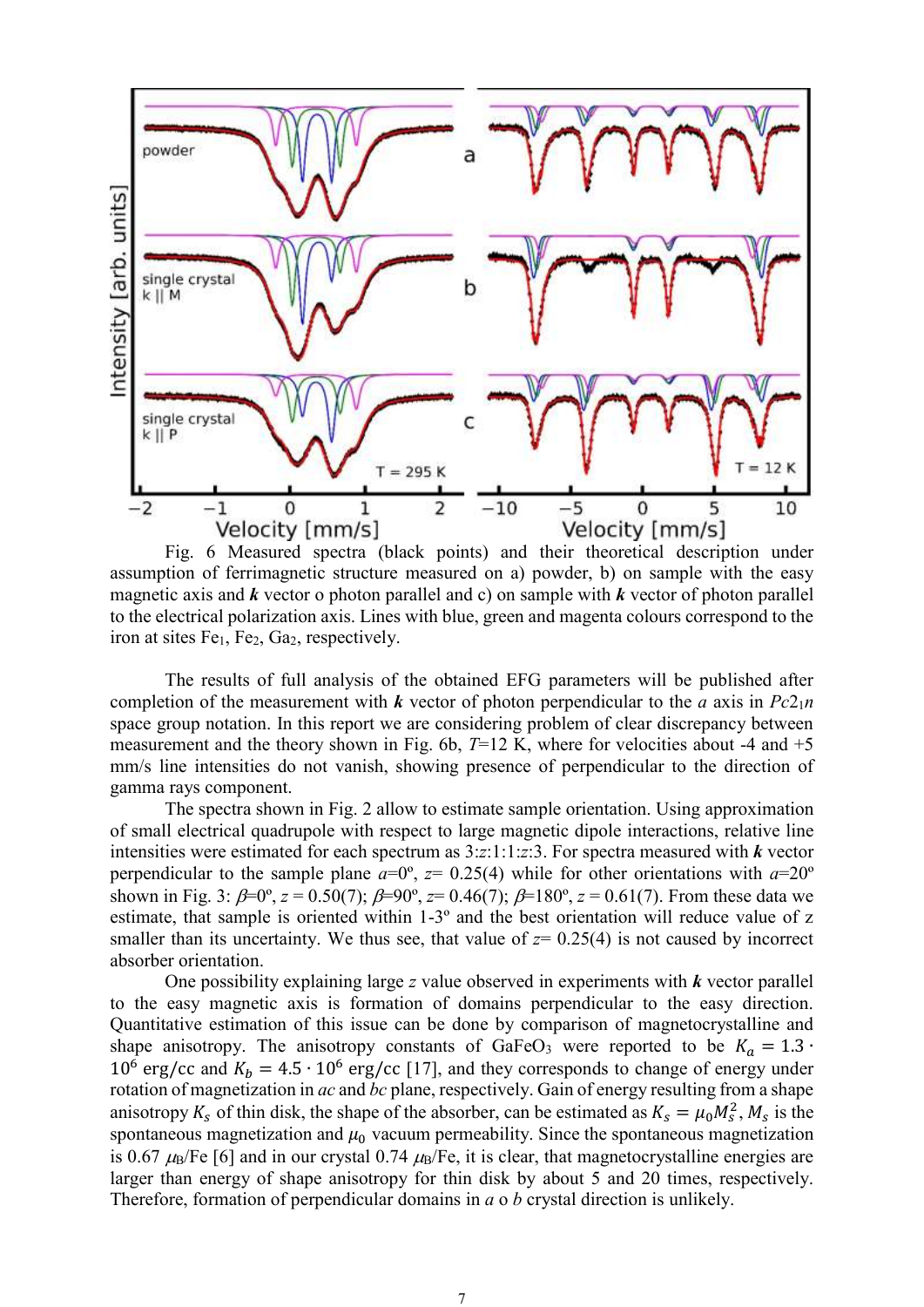Value *z* different from zero may indicate for the spin canting or spin disorder and quantitative estimation yields [38]

$$
\langle (\boldsymbol{i}_m \cdot \boldsymbol{i}_k)^2 \rangle = \frac{4-z}{4+z'},\tag{6}
$$

where  $i_m$ , is the unit vector of Fe hyperfine field and  $i_k$  is a unit vector of wave vector of photon. From (6) and  $z = 0.25(4)$  we get  $\langle (i_m \cdot i_k)^2 \rangle = 0.12(1)$ , which corresponds to angular distribution of Fe magnetic moment with respect to easy magnetization *c* axis about 20º.

Finally, we have performed calculations of line intensities and positions under assumption that the magnetic moments are inclined by constant angle from the easy magnetization axis. We have used presented formalism including orientations of the EFG among iron sites. The results are shown in Fig. 1 by lines in colour. The best fit of the lines to the data in Fig. 1 was obtained for inclination of Fe moments from the easy axis by 20º. Full report will be published after completion of measurements in three main crystallographic directions.

# 6. **Resume**

Floating zone synthesis of stoichiometric GaFeO<sub>3</sub> compound and characteristics of single crystals are consistent with results already published [\[6\]](#page-0-1). Measurements of single crystal absorbers were presented and the results are also in full agreement with already published data [\[29\]](#page-1-2), [\[30\]](#page-1-1). We show that in case of *k*-vector of photon parallel to the direction of easy magnetization, there is not negligible intensity of  $\Delta m = 0$  nuclear transitions and this in turn indicate for magnetic component perpendicular to the magnetization easy axis. We have argued that absorber misalignment as well as the magnetic domains with magnetization perpendicular to the easy axis can-not explain the observed results. The results seem to be in contradiction with commonly accepted ferrimagnetic structure of the ground state. Further works are planned for explanation of the observed properties.

Acknowledgments. This work was partly supported by the National Science Centre, Poland, grant OPUS no 2018/31/B/ST3/00279 and by the Polish Government Plenipotentiary for JINR in Dubna (Project no PWB/168-10/2021).

#### References

 $\overline{a}$ 

- [1] J. P. Remeika, GaFeO<sub>3</sub>: A Ferromagnetic-Piezoelectric Compound, J Applied Physics, Suppl. 31(1960) 263S
- [2] G. T. Rado Observation and possible mechanism of magnetoelectric effects in a ferromagnet, Phys. Rev. Lett. 13 (1964) 335
- [3] J. H. Schelleng and G. T. Rado, Direct Measurements of Anisotropy Energy and Anisotropic Magnetization in Gallium Iron Oxide, Phys. Rev. 179 (1969) 541
- [4] C. H. Nowlin and R. V. Jones, Magnetism of Piezoelectric Ga<sub>2−x</sub>Fe<sub>x</sub>O<sub>3</sub>, Journal of Applied Physics 34 (1963) 1262
- [5] S. C. Abrahams, J. M. Reddy, and J. L. Bernstein, Crystal Structure of Piezoelectric Ferromagnetic Gallium Iron Oxide, The Journal of Chemical Physics 42 (1965) 3957
- [6] T. Arima, Structural and magnetoelectric properties of  $Ga_{2-x}Fe_{x}O_3$  single crystals grown by a floating-zone method. Phys. Rev. B 70 (2004) 064426
- [7] Y. Kaneko, T. Arima, J. P. He, R. Kumai, Y. Tokura, Magnetic and crystal structures of polar ferrimagnet  $Ga_{2-x}Fe_{x}O_{3}$ , Journal of Magnetism and Magnetic Materials 272–276 (2004) 555
- [8] M. Hatnean, J. Robert, M. T. Fernandez Diaz, E. Ressouche, A. Cousson, L. Pinsard-Gaudart, and S. Petit, Neutron scattering study of the magnetoelectric compound GaFeO<sub>3</sub>, Eur. Phys. J. Special Topics 213 (2012) 69
- [9] S. K. Mishra, R. Mittal, Ripandeep Singh, M. Zbiri, T. Hansen, and H. Schober, Phase stability of multiferroic GaFe $O_3$  up to 1368 K from in situ neutron diffraction, Journal of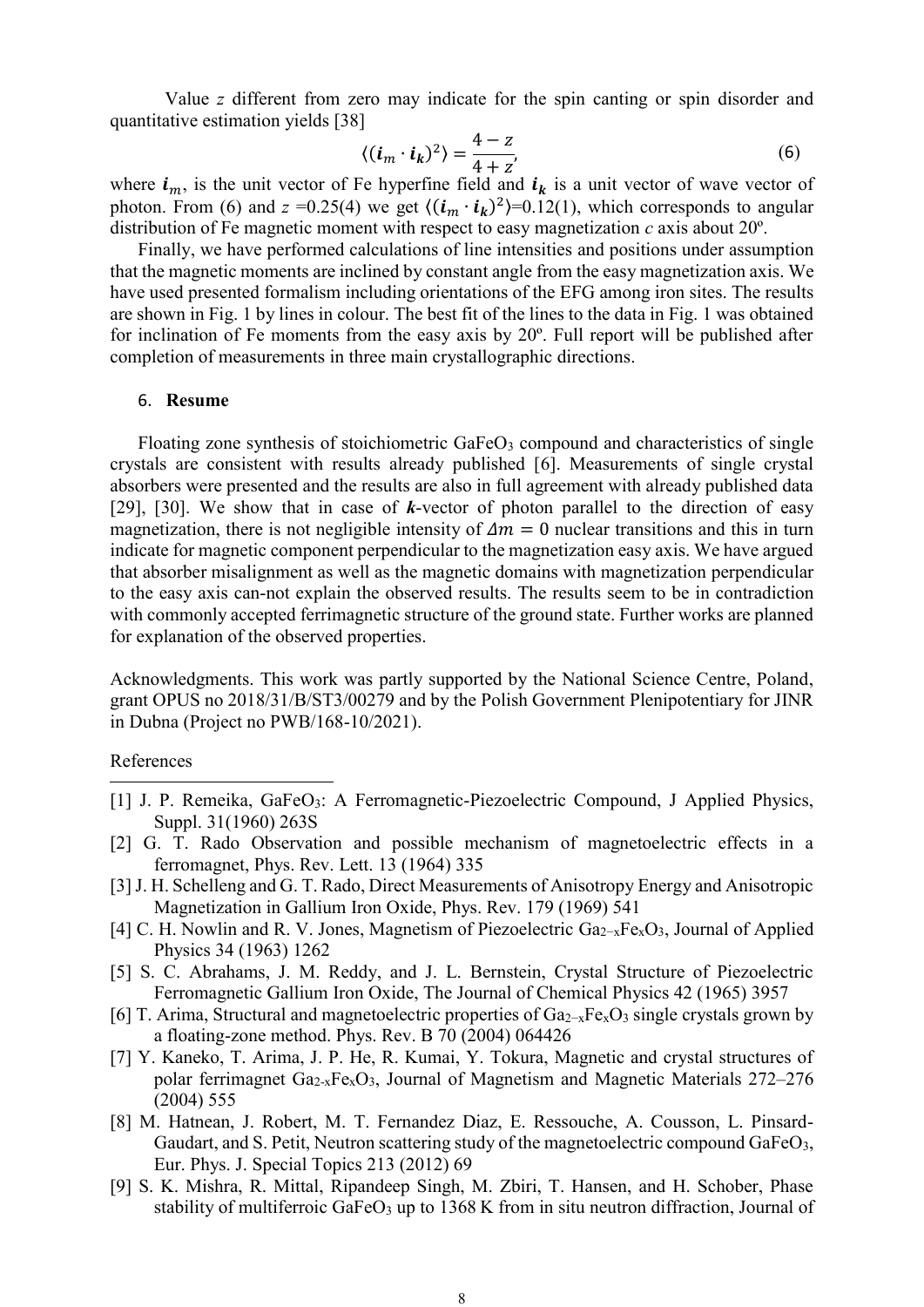Applied Physics 113 (2013) 174102

 $\overline{\phantom{a}}$ 

- [10] J.-Y. Kim, T. Y. Koo, and J.-H. Park, Orbital and Bonding Anisotropy in a Half-Filled GaFeO<sup>3</sup> Magnetoelectric Ferrimagnet, Phys. Rev. Lett. 96, (2006) 047205
- [11] R. B. Frankel, N. A. Blum, S. Foner, A. J. Freeman, and M. Schieber, Ferrimagnetic Structure of Magnetoelectric Ga<sub>2−x</sub>Fe<sub>x</sub>O<sub>3</sub>, Phys. Rev. Lett. 15, (1966) 958
- [12] N.O. Golosova, D.P. Kozlenko, S.E. Kichanov, E.V. Lukin, L.S. Dubrovinsky, A.I. Mammadov, R.Z. Mehdiyeva, S.H. Jabarov, H.-P. Liermann, K.V. Glazyrin, T.N. Dang, V.G. Smotrakov, V.V. Eremkin, B.N. Savenko, Structural, magnetic and vibrational properties of multiferroic GaFeO<sub>3</sub> at high pressure, Journal of Alloys and Compounds 684, (2016) 352
- [13] K. Sharma, V. R. Reddy, D. Kothari, A. Gupta, A. Banerjee and V.G. Sathe, Low temperature Raman and high field  $57Fe$  Mössbauer study of polycrystalline GaFeO<sub>3</sub>, J. Phys.: Condens. Matter 22 (2010) 146005
- [14] W. Kim, J. H. We, S. J. Kim, and C. S. Kim, Effects of cation distribution for AFeO<sub>3</sub> (A=Ga,Al), Journal of Applied Physics 101, (2007) 09M515
- [15] E. F. Bertaut, G. Bassi, G. Buisson, J. Chappert, A. Delapalme, R. Pauthenet, H.P. Rebouillat, et R. Aleonard, Étude par effet Mössbauer, rayons X, diffraction neutronique et mesures magnétiques de Fe $_{1.15}Ga_{0.85}O_3$ , J. Phys. France 27, (1965) 433
- [16] A. Delapalme, Etude cristallographique du compose Ga2−xFexO<sup>3</sup> par neutrons polarises, Journal of Physics and Chemistry of Solids 28 (1967) 1451
- [17] B. F. Levine, C. H. Nowlin, and R. V. Jones, Magnetic Properties of Ga<sub>2−x</sub>Fe<sub>x</sub>O<sub>3</sub>, Phys. Rev. 174 (1968) 571
- [18] F. Ibrahim and M. Alouani, Impact of excess iron on the calculated electronic and magnetic properties of gallium ferrite, Phys. Rev. B 85 (2012) 174411
- [19] Atanelov and P. Mohn, Electronic and magnetic properties of GaFeO3: Ab initio calculations for varying Fe/Ga ratio, inner cationic site disorder, and epitaxial strain, Phys. Rev. B 92 (2015) 104408
- [20] A. Roy, S. Mukherjee, R. Gupta, S. Auluck, R. Prasad and A. Garg, Electronic structure, Born effective charges and spontaneous polarization in magnetoelectric gallium ferrite, J. Phys.: Condens. Matter 23, (2011) 325902
- [21] D. Stoeffler, First principles study of the electric polarization and of its switching in the multiferroic GaFeO3 system, Phys.: Condens. Matter 24 (2012) 185502
- [22] T. Katayama, S. Yasui, T. Osakabe, Y. Hamasaki and M. Itoh, Ferrimagnetism and Ferroelectricity in Cr-Substituted GaFeO<sub>3</sub> Epitaxial Films Chem. Matter 30 (2018) 1436
- [23] S. Mukherjee, A. Roy, S. Auluck, R. Prasad, R. Gupta, and A. Garg, Room Temperature Nanoscale Ferroelectricity in Magnetoelectric GaFeO<sub>3</sub> Epitaxial Thin Films, Phys. Rev. Lett. 111 (2013) 087601
- [24] N. A. Spaldin, M. Fiebig and M. Mostovoy, The toroidal moment in condensed-matter physics and its relation to the magnetoelectric effect, J. Phys.: Condens. Matter 20 (2008) 434203
- [25] T. Arima, J. Jung, M. Matsubara, M. Kubota, J. He, Y. Kaneko, Y. Tokura, Resonant Magnetoelectric X-ray Scattering in GaFeO3: Observation of Ordering of Toroidal Moments" J. Phys. Soc. Jpn. 74, (2005) 1419
- [26] J. M. Trooster, A. Dymanus, Mössbauer Effect in Ga<sub>2−x</sub>Fe<sub>x</sub>O<sub>3</sub> and Related Compounds, physica status solidi (b), 24 (1967) 487
- [27] K. Sharma, V. R. Reddy, A. Gupta, S. D. Kaushik, V. Siruguri, Anomalous variation of the Lamb-Mössbauer factor at the magnetic transition temperature in magnetoelectric GaFeO3, J. Phys.: Condens. Matter 24 (2012) 376001
- [28] V. R. Reddy, K. Sharma, A. Gupta, A. Banerje, Magnetic anisotropy and sub-lattice magnetization study of polycrystalline magneto-electric Ga2−xFexO3, Journal of Magnetism and Magnetic Materials 362 (2014) 97
- [29] S. Nakamura, S. Morimoto, T. Saito and Y. Tsunoda, Mössbauer study on the polar